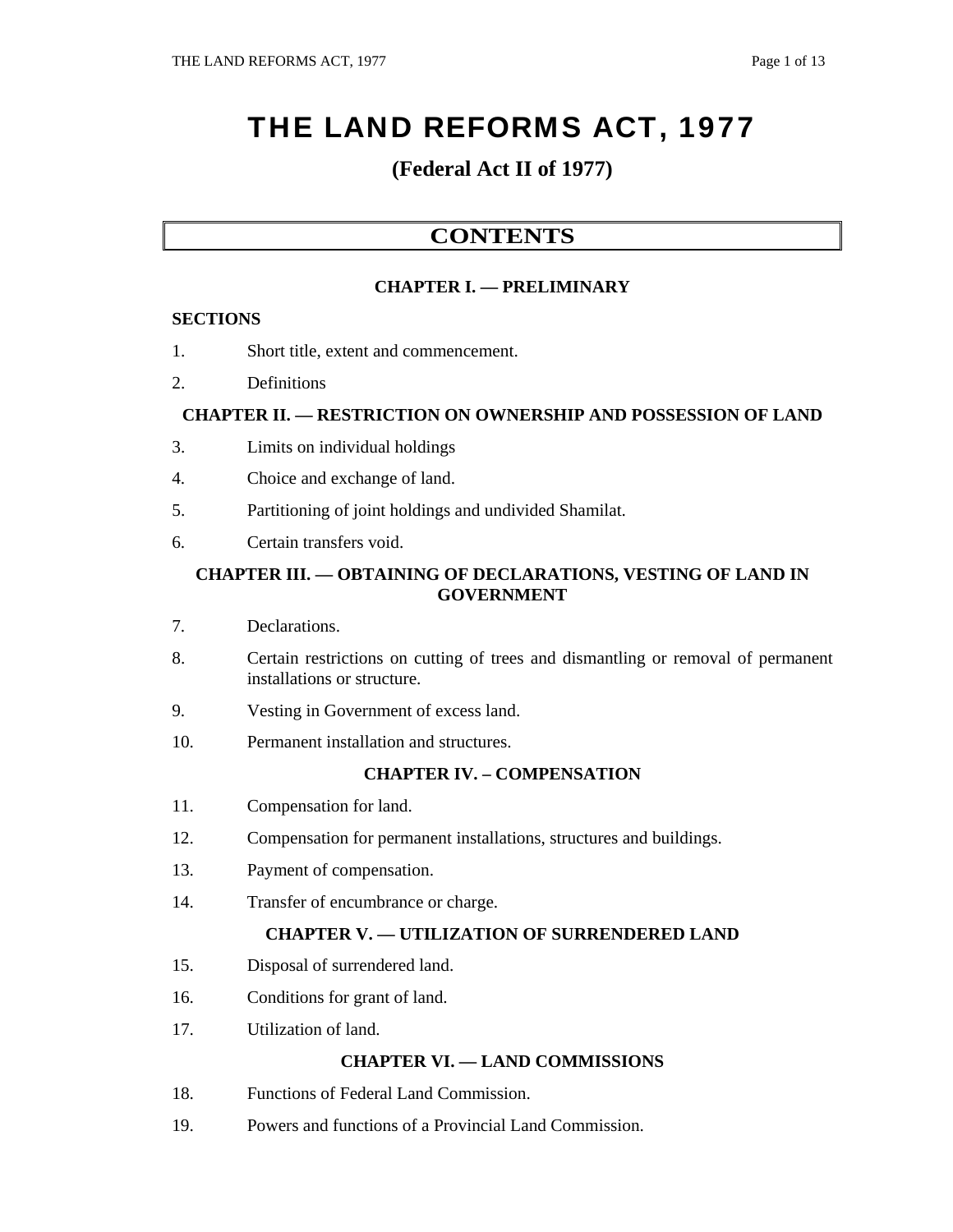- 20. Power to set up originations, etc.
- 21. Power to make rules.
- 22. Delegation of powers.
- 23. Reconstitution of a Commission.
- 24. Power to review.
- 25. Abatement of pending proceedings.
- 26. Removal of doubt.
- 27. Powers of the Federal Government.

#### **CHAPTER VII. — BAR OF JURISDICTION AND INDEMNITY**

- 28. Bar of jurisdiction.
- 29. Indemnity.

#### **CHAPTER VIII. — MISCELLANEOUS**

- 30. Act to override other laws, etc.
- 31. Power to exempt.
- 32. Removal of difficulties.

#### **CHAPTER IX. — PUNISHMENT AND PROCEDURE**

- 33. Offences and penalties.
- 34. Cognizance of offence.
- 35. [Omitted]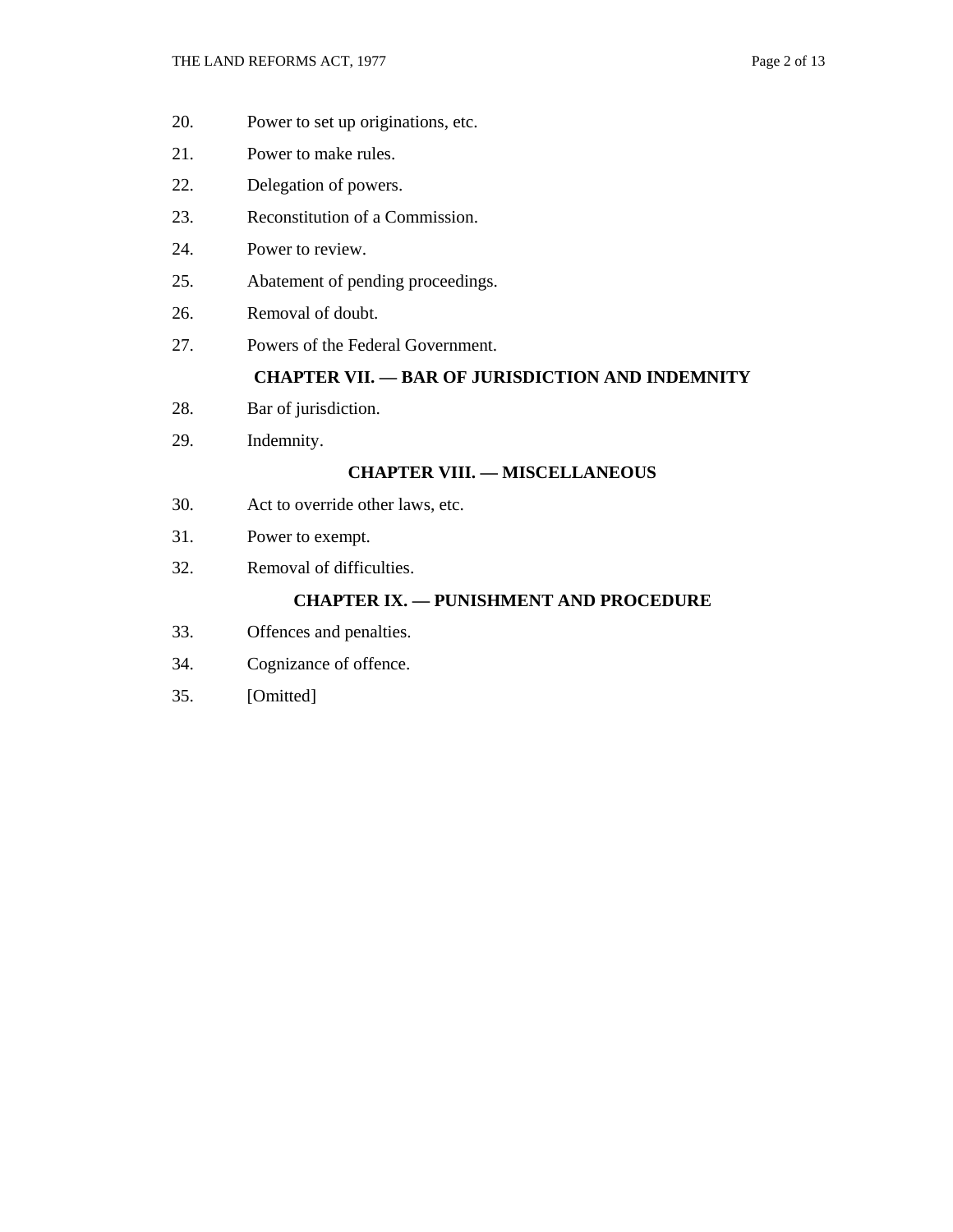## **1 [**THE LAND REFORMS ACT, 1977 **(II OF 1977)**

[9 January 1977]

An Act to provide for further land reforms

 Whereas it is in the supreme national interest to bring about a more equitable distribution of wealth by carrying out further land reforms;

 And whereas clause (1) of Article 253 of the Constitution of the Islamic Republic of Pakistan provides that Parliament may by law prescribe the maximum limits as to property or any class thereof which may be owned, held, possessed or controlled by any person;

It is hereby enacted as follows:-

#### **CHAPTER I. — PRELIMINARY**

**1.** Short title extent and commencement.- (1) This Act may be called the Land Reforms Act, 1977.

- (2) It extends to the whole of Pakistan.
- (3) It shall come into force at once.

**2. Definitions.**- In this Act, unless there is anything repugnant in the subject or context,-

 (1) "Commission" means a Federal or a Provincial Land Commission constituted under the Land Reforms Regulation, 1972;

 (2) "Government" means, in relation to the Islamabad Capital Territory, the Federal Government, and in relation to a Province, the Government of that Province;

 (3) "irrigated land" means land irrigated by a canal, tubewell, well, lift, spring, tank or by any other artificial means of irrigation;

 (4) "land" means land which is occupied or has been and can be let for agricultural purposes or for purposes allied or subservient to agriculture, and includes the sites of buildings on such land but does not include land occupied as the site of a village, town, factory or industrial establishment;

 (5) "orchard" means land under fruit trees planted to a density of twenty-five trees or more per acre grown and maintained by human effort;

 (6) "owner" includes a person deemed to be an owner under sub-section (4) of section 184 of the West Pakistan Land Revenue Act, 1967 (W.P. Act XVII of 1967);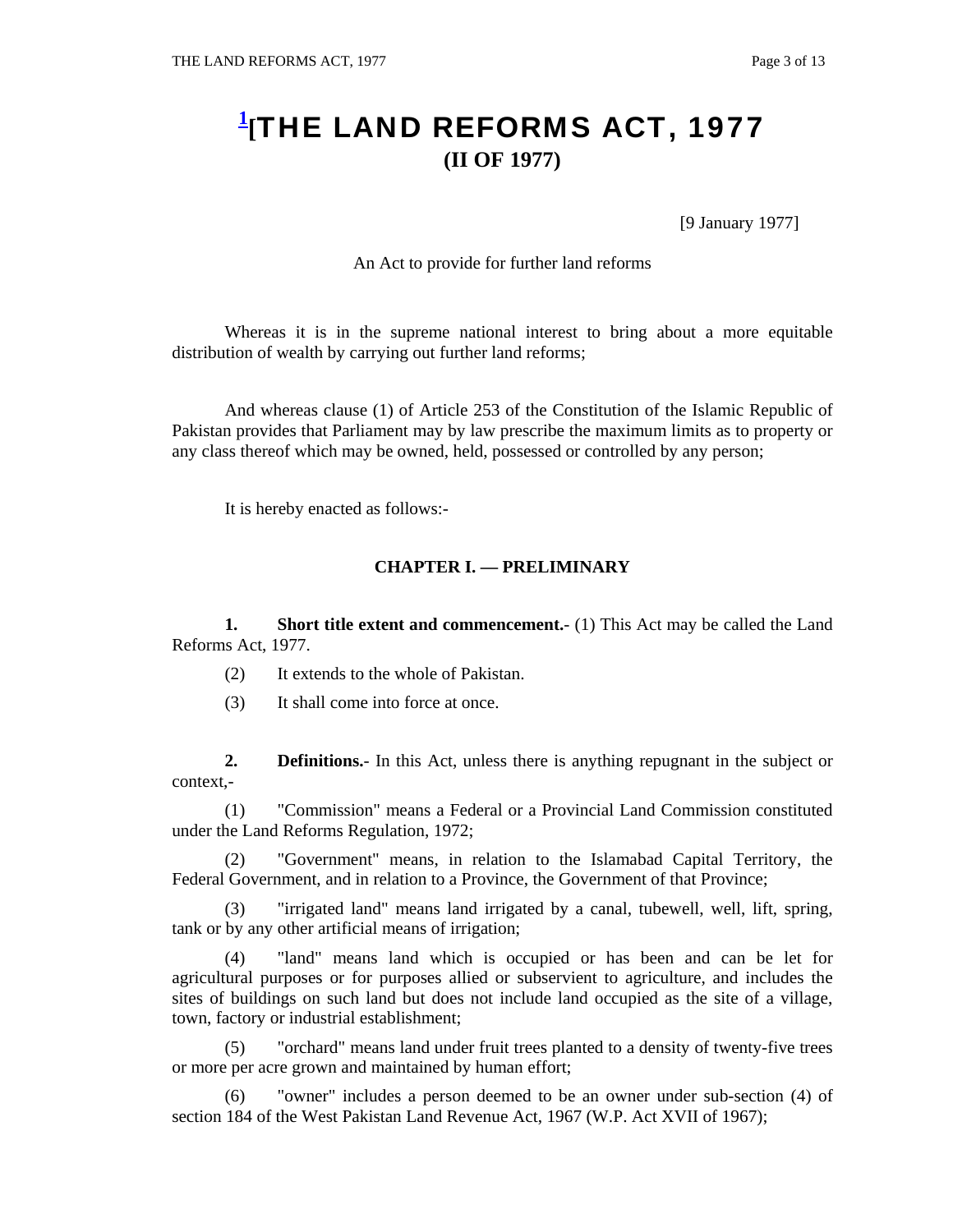(7) "person" includes a religious, educational or charitable institution, every trust whether public or private, a Hindu undivided family, a company or association or body of individuals, and a cooperative or other society, but does not include a local authority, a university established by law, a joint stock company which is directly or indirectly held or controlled by Federal Government or a Provincial Government or by both or any other body in which the Government holds majority interest;

 (8) "public dues" include dues payable by a person to the Federal Government, or a Provincial Government or to a body directly or indirectly controlled by such Government;

- (9) "prescribed" means prescribed by rules made under this Act;
- (10) "President" means the President of the Islamic Republic of Pakistan;

 (11) "produce index unit" means the measure in terms of which the comparative productivity of an area of land of a particular kind in a particular assessment circle or area was computed and expressed for the purposes of the schemes relating to the resettlement of displaced persons on land or was determined under the provisions of the repealed Land Reforms Regulation, 1959 and the Land Reforms Regulation, 1972 and in respect of the assessment circle or area where no such unit was determined, such measure as may be determined by the Commission for the Province within which such assessment circle or area is situate;

 (12) "tenant" means a person who holds land under another person, and is, or but for a special contract would be, liable to pay rent for that land to that other person and includes the predecessors and successors-in-interest of such person; but does not include-

- (a) a mortgagee of the rights of a land-owner, or
- $\frac{2}{2}$ [(b) a person holding any land under the Federal Government or a Provincial Government or under any such statutory authority corporation set up by any such Government as may be notified by it in this behalf, or]
- (c) a person to whom a holding has been transferred, or an estate or holding has been let in farm under the West Pakistan Land Revenue Act, 1967, for the recovery of an arrear of land revenue or of a sum recoverable as such an arrear<sup>3</sup>[, or]
- $\frac{4}{1}$  $(d)$ a lessee cultivating the land, either himself or through another person;

 (13) "unirrigated land" means land other than irrigated land and includes land fed by rains, floods, hill torrents, and uncultivable or waste land.

#### **CHAPTER II. — RESTRICTION ON OWNERSHIP AND POSSESSION OF LAND**

 $\frac{5}{1}$ [3. [3. Limits on individual holding.- <sup>6</sup>[Save as otherwise provided in this Act, no] person shall after the commencement of this Act, own or possess land, including his share in Shamilat, if any, in excess of one hundred acres of irrigated land or two hundred acres of unirrigated land, or irrigated and unirrigated land the aggregate of which exceeds one hundred acres of irrigated land (one acre of irrigated land being reckoned as equivalent to two acres of unirrigated land) or an area equivalent to eight thousand produce index units of land calculated on the basis of classification of soil as entered in thy Revenue Records for Kharif, 1976, whichever shall be greater: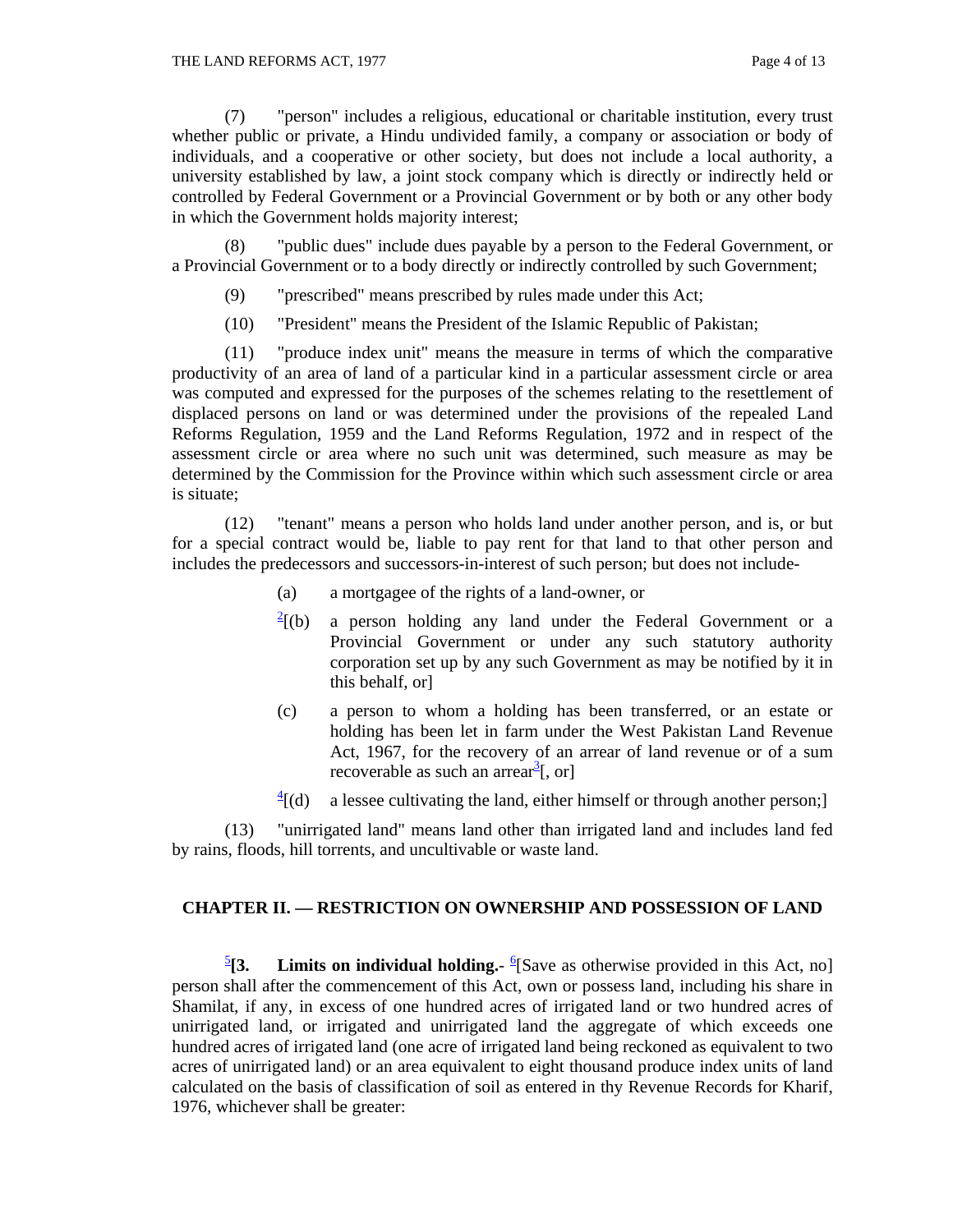Provided that in determining the entitlement of a person any improvement made by him on his land after the commencement of this Act, shall not be taken into account.]

- $^{2}$ [4. **[4. Choice and exchange of land.**- Save as otherwise provided in this Act—
- (1) a person who owns or possesses land including his share in Shamilat, if any, in excess to his entitlement under this Act shall, out of such land, select in compact blocks as large as possible, the area which he is entitled to retain;
- (2) a person who is required to surrender land under this Act, before doing so, may, if allowed by an officer of the district concerned who is authorized by a Commission in this behalf, exchange the whole or any part of such land with land owned or possessed within the same district by any member of his family for the purpose of consolidation on the basis of equality of produce index value of the land proposed to be exchanged;
- (3) no appeal shall lie in any court or before any authority whatsoever against an exchange of land allowed or disallowed under sub-section (2).

Explanation.— For the purpose of sub-section (2) "family" shall mean father, mother, brothers, sisters, husband, wife or wives, sons and daughters.]

 $\frac{8}{15}$ . [**5. Partitioning of joint holdings and undivided Shamilat.**- Notwithstanding anything contained in any other law for the time being in force, a joint holding or an undivided shamilat shall, for the purposes of this Act, be subject to partition to the extent of the share of a person who elects to surrender the whole or part of his share in such joint holding or such undivided Shamilat.]

 $\frac{9}{16}$ **Certain transfers void.**- (1) The transfer of any land, and the creation of any right or interest in, or encumbrance on any land, made in any manner whatsoever in respect of any area, on or after the commencement of this Act by any person holding immediately before that date an area exceeding his entitlement under section 3, shall be and shall be deemed always to have been void, and the land so transferred or encumbered shall be deemed to have been owned or possessed, as the case may be, by the person by whom it was owned or possessed immediately before that date.

 (2) Nothing in sub-section (1) shall apply to any transfer of land or the creation of any right or interest in or encumbrance on any land left with a person after he has surrendered the land in excess to his entitlement under this Act.]

#### **CHAPTER III. — OBTAINING OF DECLARATIONS, VESTING OF LAND IN GOVERNMENT**

**7. Declarations.**- (1) A Provincial Land Commission may, by notification in the official Gazette, require that any person or class of persons mentioned therein, shall submit such declaration to such authority, in such manner and form and by such date, as may be specified in the notification.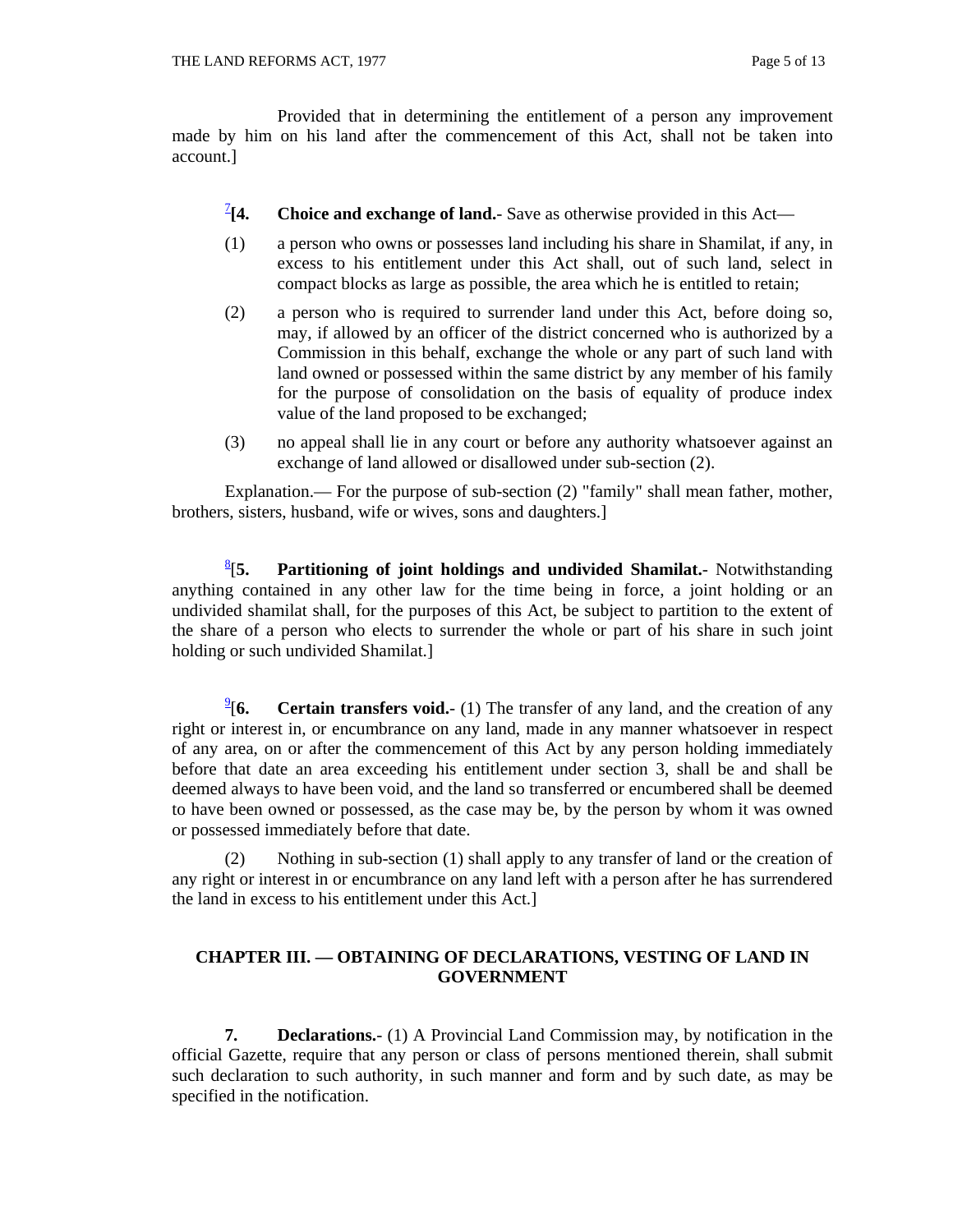(2) In case a person, who is required to make declaration under this section, owns or possesses land in more than one Province, he shall make the declaration to the Commission for the Province where he permanently resides, and the said Commission may call for any information in respect of the declaration from any other Province where the declarant owns or possesses land and pass orders thereon.

 (3) In case a person, who is required to make declaration under this section, owns or possesses land in a Province but resides permanently in another Province or abroad, he shall make the declaration to the Commission for the Province in which he owns or possesses land.

 (4) In case of a minor or a person of unsound mind, the declaration required under this section, shall be made on his behalf, by his guardian.

 $\frac{10}{10}$ [(5) Where a person fails to make a declaration under this section, an officer of the district concerned, who is authorized by a Commission in this behalf, shall, of his own motion or otherwise, and after calling for such information and recording such evidence as he may deem necessary, determine the land owned or possessed by such person in excess to his entitlement under this Act and make an order to this effect.]

 $\frac{11}{8}$ [8. Certain restrictions on cutting of trees and dismantling or removal of **permanent installations or structures.**- A person, who owns or possesses land in excess to his entitlement under this Act, or any one on his behalf shall not, with effect from the commencement of this Act, cut or remove any tree or dismantle, demolish, damage or remove any permanent installation or structure, including buildings and tubewells on land, owned or possessed by him until the land in excess to his entitlement has been surrendered by him under this Act.]

 $\frac{12}{9}$ . Vesting in Government of excess land.- (1) Land in excess of the area permissible for retention by a person under section 3, shall be surrendered by him  $\frac{13}{12}$ [\*\*\*\*] to the Land Commission of the Province where such land is situate, and it shall vest in Government free of any encumbrance or charge:

 Provided that rights and obligations of any person in respect of the standing crops on land surrendered under this section shall remain unaffected until  $\frac{14}{1}$ [the standing crops are removed or the  $30<sup>th</sup>$  day of June next following, whichever is earlier.

 (2) Land determined, under sub-section (5) of section 7, to be in excess to the entitlement of a person shall vest forthwith in the Government free of any encumbrance or charge and the defaulter shall be deemed to have forfeited the right and option under section 4.

 (3) Any land under litigation which is in excess to the entitlement of a person under this Act, shall vest in the Government subject to the final adjudication of the rights of the litigants.

 (4) Any land surrendered by a person which was in his possession as a lessee or mortgagee shall not vest in Government but shall, subject to the provision of section 3, revert to lessor or mortgagor, as the case may be.

 $\frac{15}{2}$  (5) Any land surrendered by a person which was held by him as the landlord of an occupancy tenant or a Muqarraridar or as an Ala Malik shall not vest in Government but shall, subject to the other provisions of this Act, vest in the occupancy tenant, Muqarraridar or Adna Malik, as the case may be, free from any encumbrance or charge.]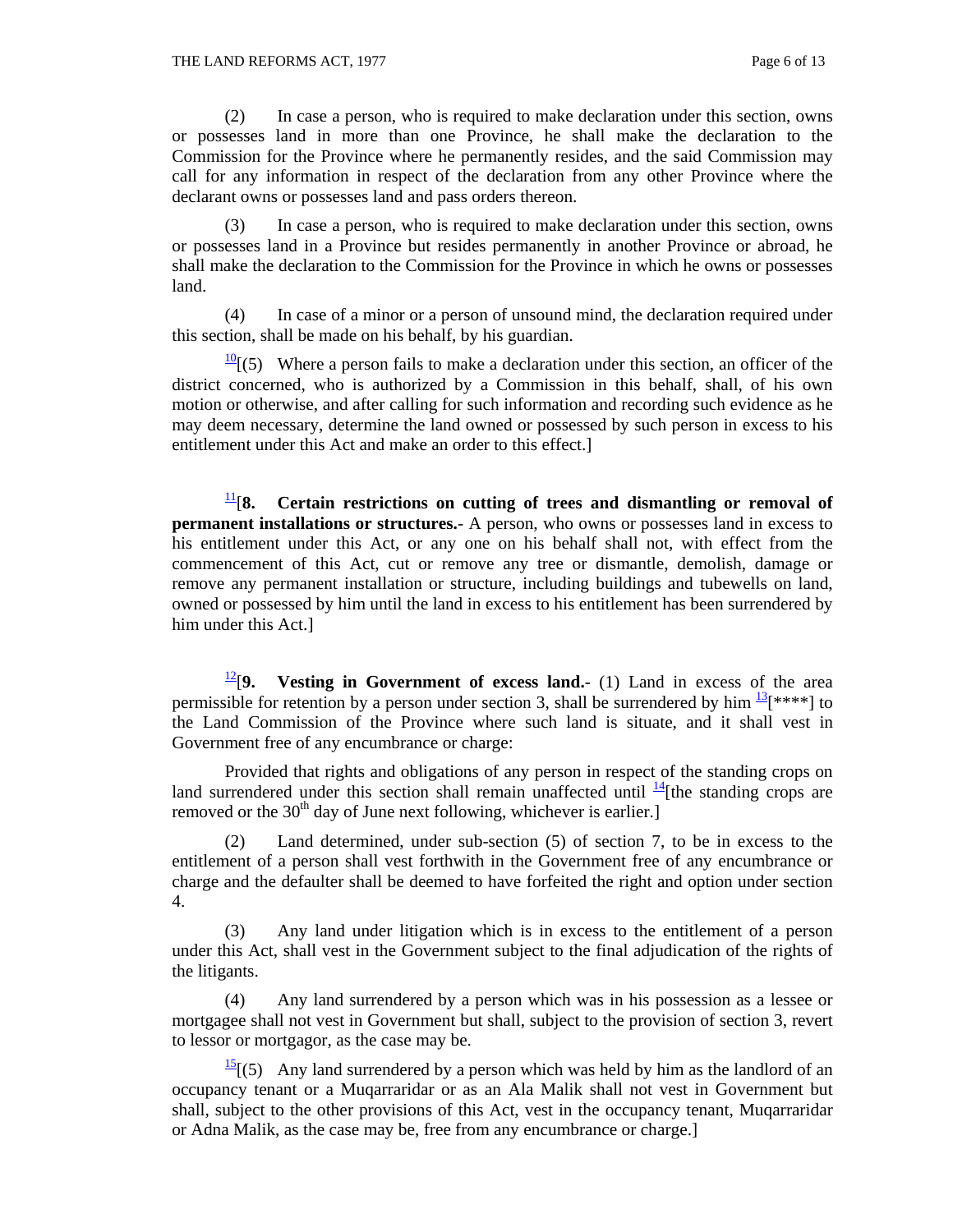16[**10. Permanent installations and structures**.- Permanent installations and structures, including buildings and tubewells on land surrendered under section 9, shall not be removed, damaged, dismantled or demolished, and shall vest in Government alongwith such land, free of any encumbrance or charge.]

#### **CHAPTER IV. – COMPENSATION**

 $\frac{17}{11}$ **11.** Compensation for land.- The Federal Government shall in respect of land surrendered under section 9, pay compensation to the persons concerned at the rate of rupees thirty per produce index unit.]

 $\frac{18}{12}$ [12. Compensation for permanent installations, structures and buildings.-Compensation for permanent installations and structures including buildings and tubewells on land surrendered under this Act, shall be determined and paid by the Federal Government on the basis of actual cost incurred subject to such scale of depreciation as may be prescribed.]

19[**13. Payment of compensation.**- (1) Payment of compensation under sections 11 and 12 shall be made through heritable bonds which shall be transferable and negotiable through or with banks and which shall be redeemable, at the discretion of the Federal Government, by  $30<sup>th</sup>$  day of June, 1987 and shall carry interest per annum, with effect from the first day of July, 1977, at the rate of one per cent above the bank rate as notified by the State Bank of Pakistan, from time to time.

 (2) Where the total amount of compensation payable to a person under this Chapter, does not exceed rupees five thousand, the Federal Government may pay the compensation in cash.

 (3) Payment of compensation under this section shall be made to the person concerned after deducting such public dues, owed by him, whose payment had fallen due on the commencement of this Act and which remained unpaid upto the date of payment of compensation.]

 $\frac{20}{14}$ . Transfer of encumbrance or charge.- Any encumbrance or charge existing on land surrendered by a person or on permanent installations and structures including tubewells on such land, shall be deemed to be an encumbrance or charge on land retained by him under this Act:

 Provided that if the encumbrance or charge exceeds the value of the land left with a person, it shall to the extent of such excess, be deemed to be an encumbrance or charge on the bonds payable to him as compensation.]

#### **CHAPTER V. — UTILIZATION OF SURRENDERED LAND**

 $\frac{21}{15}$ . Disposal of surrendered land.- (1) Land vested in Government under this Act, shall, subject to the provisions of this section, he granted free of charge to the tenants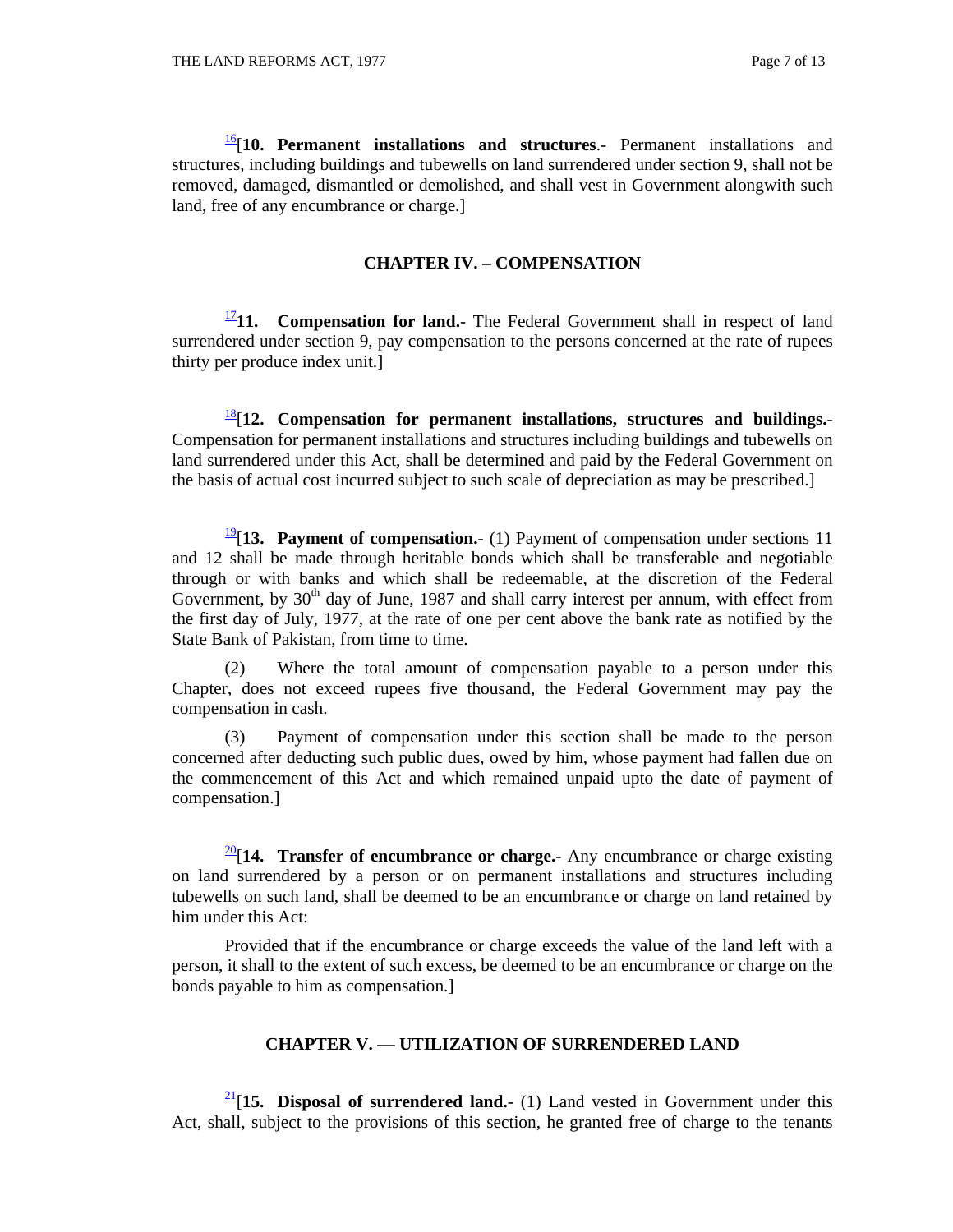who are shown in the Revenue Records to be in cultivating possession of it during Kharif 1976 and Rabi 1975-76:

 $2^{2}$ [Provided that where, at any time after the commencement of this Act, a person acquires any land by reason of which the area of the land owned or possessed by him exceeds the limit fixed by section 3, the land surrendered by him shall be granted free of charge to such tenant as is shown in the revenue records to be in cultivating possession of the land in the Kharif and Rabi immediately preceding such acquisition:

 Provided further that no land shall be granted to a tenant who but for the coming into force of this Act, would have been entitled to inherit land from a person who is required to surrender land under section 9.]

 (2) Where any tenant who is entitled to grant of land under sub-section (1) already owns land, he shall be granted only so much land which together with the land already owned by him, does not exceed twelve acres.

 (3) Land which is not granted under sub-sections (1) and (2) shall be granted to other landless tenants or persons owning less than twelve acres.]

 $\frac{23}{16}$ . Conditions for grant of land.- (1) Grant of land under section 15 shall be made on the following conditions:-

(a) a grantee or his heirs shall not alienate by sale, gift, mortgage or otherwise the land or any portion thereof during a period of twenty years from the date of the grant:

Provided that for the purpose of obtaining a loan for the development of the land the grantee or his heirs may mortgage it in favour of Government, a Government sponsored institution or a cooperative society;

(b) a grantee or his heirs shall not sublet the land.

 (2) The Provincial Land Commission concerned may cancel a grant for violation of any of the terms and conditions of the grant after giving an opportunity of, being heard to the grantee or his heirs, as the case may be.]

 $\frac{24}{17}$ . Utilization of land.- Notwithstanding anything contained in section 15, a Provincial Government may, subject to the approval of the Federal Government, utilize or dispose of land surrendered under section 9 for such public purpose and in such manner as the Provincial Government may deem fit, if it is-

(a) an orchard; or

 (b) land surrendered by any religious, charitable or educational society or institution; or

- (c) land surrendered by any trust or waqf, whether public or private: or
- (d) land under Shikargahs and stud or livestock farms<sup>25</sup>[:]

 $\frac{26}{26}$ [Provided that if, in the public interest, the Provincial Government decides to lease out any such land, the person by whom it was surrendered shall have the right of first option to the grant of lease of the land or of such portion thereof as the Provincial Government may deem fit.]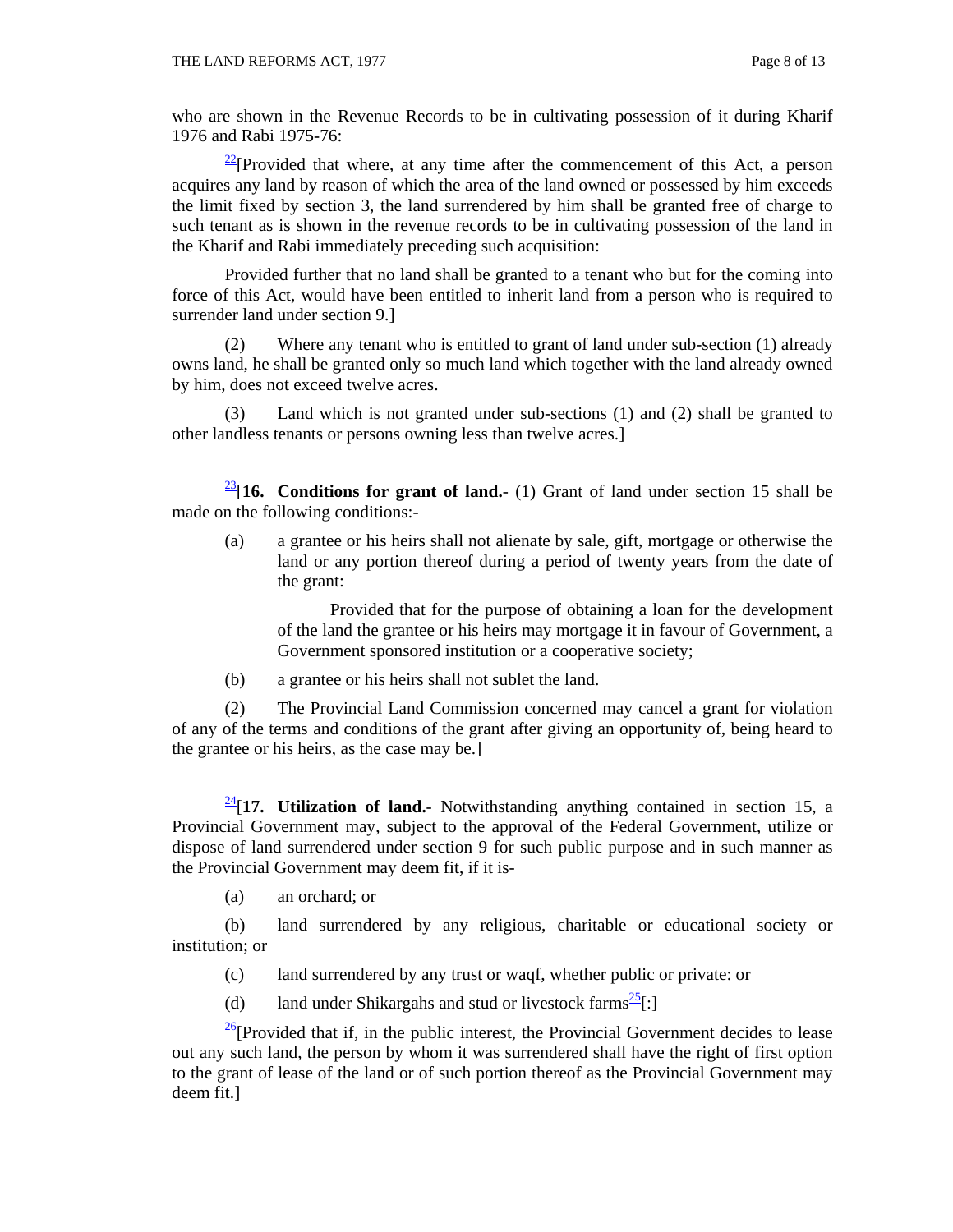#### **CHAPTER VI. — LAND COMMISSIONS**

**18. Functions of Federal Land Commission.**- The Federal Land Commission shall-

- (1) coordinate the functioning of Provincial Land Commissions;
- (2) assist the Federal Government in deciding any dispute or difference between two or more Provincial Land Commissions;
- (3) assist the Federal Government in the exercise of its powers under section 27;
- (4) issue such directions to any or all Provincial Land Commissions as may be necessary for the purposes of this Act;
- (5) perform such other functions as may, from time to time, be assigned to it by the Federal Government.

**19. Powers and functions of a Provincial Land Commission.**- Subject to the provisions of this Act, a Provincial Land Commission shall exercise all powers and perform all functions necessary for the implementation of this Act in the Province concerned.

**20. Power to set up organizations, etc.**- A Commission may set up such organizations and appoint such authorities, officers and staff and confer such powers upon, and assign such duties to them as it may deem necessary for the purposes of this Act.

**21. Power to make rules.**- A Commission may make rules for carrying out the purposes of this Act, including rules on matters relating to or connected with the presentation, hearing and determination of appeals from, and applications for revision and review of, orders made under this Act:

 Provided that the rules made under this section, in case of Federal Land Commission shall be subject to approval of the Federal Government, and in case of a Provincial Land Commission, to the approval of the Provincial Government concerned.

**22. Delegation of powers.**- (1) The Federal Government may, at any time, delegate any of its powers or functions under this Act to such body of person as it may deem necessary for the purposes of this Act.

 $\frac{27}{2}$ [(2) A Commission may, at any time by notification in the official Gazette, delegate any of its powers to any of its members or officers or authorities subject to such conditions, if any, as may be specified in the notification, and may also specify in the notification the circumstances in which, and the authority to which, an appeal, or application for review or revision, if any, shall lie from an order of such member, officer or authority.]

**23. Reconstitution of a Commission.**- The Federal Government may, at any time, by notification in the official Gazette, reconstitute a Commission to comprise such persons as it deems fit, and the Commission so reconstituted shall be deemed to be a Commission under paragraph 4 or 4A, as the case may be, of the Land Reforms Regulation, 1972.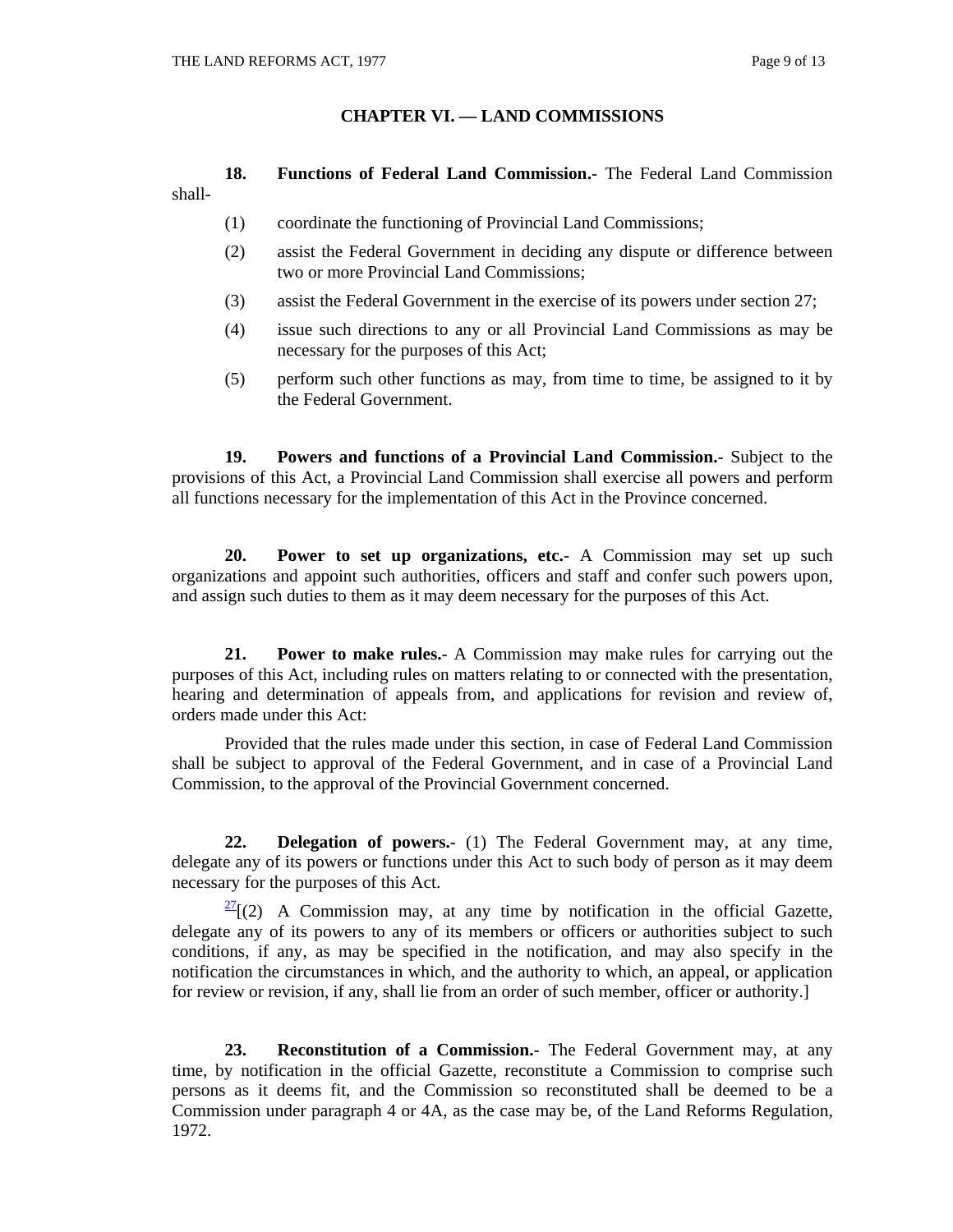**24. Power to review.**- A Commission shall review a case or a class of cases decided by it before or after the commencement of this Act, if so directed by the Federal Government.

**25. Abatement of pending proceedings.**- All proceedings pending before the Federal Land Commission shall, on commencement of this Act, stand abated unless the Federal Government directs otherwise in a case or class of cases.

**26. Removal of doubt.**- If any dispute or doubt arises as to the extent or scope of any power or the manner in which it shall be exercisable by a Commission, the matter shall be referred to the Federal Government whose decision thereon shall be final.

**27. Powers of the Federal Government.**- The Federal Government may, at any time, of its own motion or otherwise, take cognizance of a case not taken up by a Commission or withdraw a case pending before a Commission or call for a case decided by a Commission or any authority empowered by a Commission in this behalf, and pass such order as it may deem necessary and the order so passed shall be final:

 Provided that no order, under this section, shall be passed, adversely affecting the rights of any person, unless such person has been given an opportunity of being heard.

#### **CHAPTER VII. — BAR OF JURISDICTION AND INDEMNITY**

**28. Bar of jurisdiction.**- (1) No court shall call in question or permit to be called in question any provision of this Act or of any rule or order made or anything done or any action taken thereunder.

 (2) No court shall grant any injunction or make any order, or entertain any proceedings, in relation to anything done or intended to be done under this Act.

**29. Indemnity.**- No suit, prosecution or other legal proceeding shall lie against the Federal Government, or a Provincial Government, or a Commission or any other person for anything in good faith done under this Act or any rule or order made thereunder.

#### **CHAPTER VIII. — MISCELLANEOUS**

**30. Act to override other laws, etc.-** The provisions of this Act, and any rule or order made thereunder, shall have effect notwithstanding anything to the contrary contained in any law for the time being in force, or in any order or decree of a court or tribunal or other authority or in any rule of custom or usage or in any contract, instrument, deed or other document.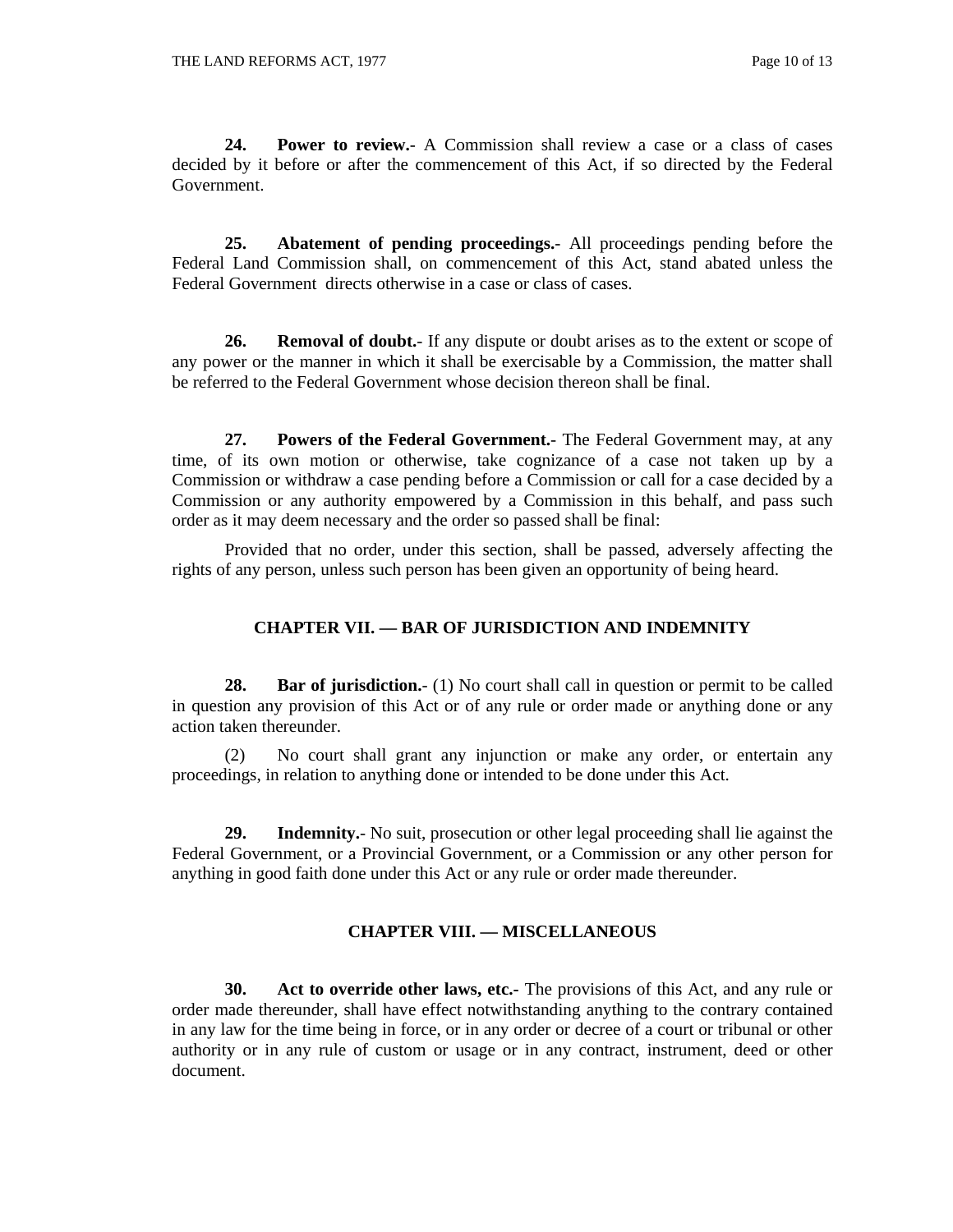$\frac{28}{31}$ . Power to exempt.- (1) The Government, if it is satisfied that it is in the public interest so to do, may by an order notified in the official Gazette and subject to such terms and conditions as may be specified in the order, exempt from the operation of this Act any educational institution or a cooperative farming society registered under the Co-operative Farming Act, 1976 (LII of 1976), or a person who has been permitted by Government to establish a livestock farm; provided that an exemption granted shall not apply-

- (i) in the case of a society, to the land owned or possessed by a member of such society; and
- (ii) in respect of a person who has been permitted to establish a livestock farm-
	- (a) to the land owned or possessed by such person or to a partner in a firm or shareholder in a joint stock company which does not form, or has not been recognised at the time of sanction as, an integral part of the livestock farm; and
	- (b) to land not used for the purposes of the livestock farm.

 (2) When the Government or a person authorised by it in that behalf is of the opinion that an institution or a society or person exempted under sub-section (1) has committed a breach of any of the conditions subject to which the exemption was granted, the Government or the authorised person may, after giving such institution or society or person an opportunity to show cause against the action proposed to be taken, rescind the order of exemption.]

**32. Removal of difficulties.**- If any difficulty arises in giving effect to any provision of this Act, the Federal Government may make such order, not inconsistent with the provisions of this Act, as may appear to it to be necessary for the purposes of removing the difficulty.

#### **CHAPTER IX. — PUNISHMENT AND PROCEDURE**

- **33. Offences and penalties.** (1) Whoever—
	- (a) fails to surrender land as required under this Act, or
	- (b) fails to make any declaration or furnishes incomplete or false information or fails to furnish any information as required under this Act, or
	- (c) tampers with any record relevant for the purposes of this Act, or
	- (d) obstructs any person in the discharge of his duties and functions under this Act, or
	- (e) commits or attempts to commit an act or omission to defeat any of the purposes of this Act, or
	- (f) contravenes or fails to comply with any other provisions of this Act,

shall be punishable with rigorous imprisonment for a term which may extend to seven years or with forfeiture of his immovable property or with both.

 (2) A person convicted of any offence under sub-section (1) shall be disqualified from being a member of Parliament or a Provincial Assembly or any local elective body and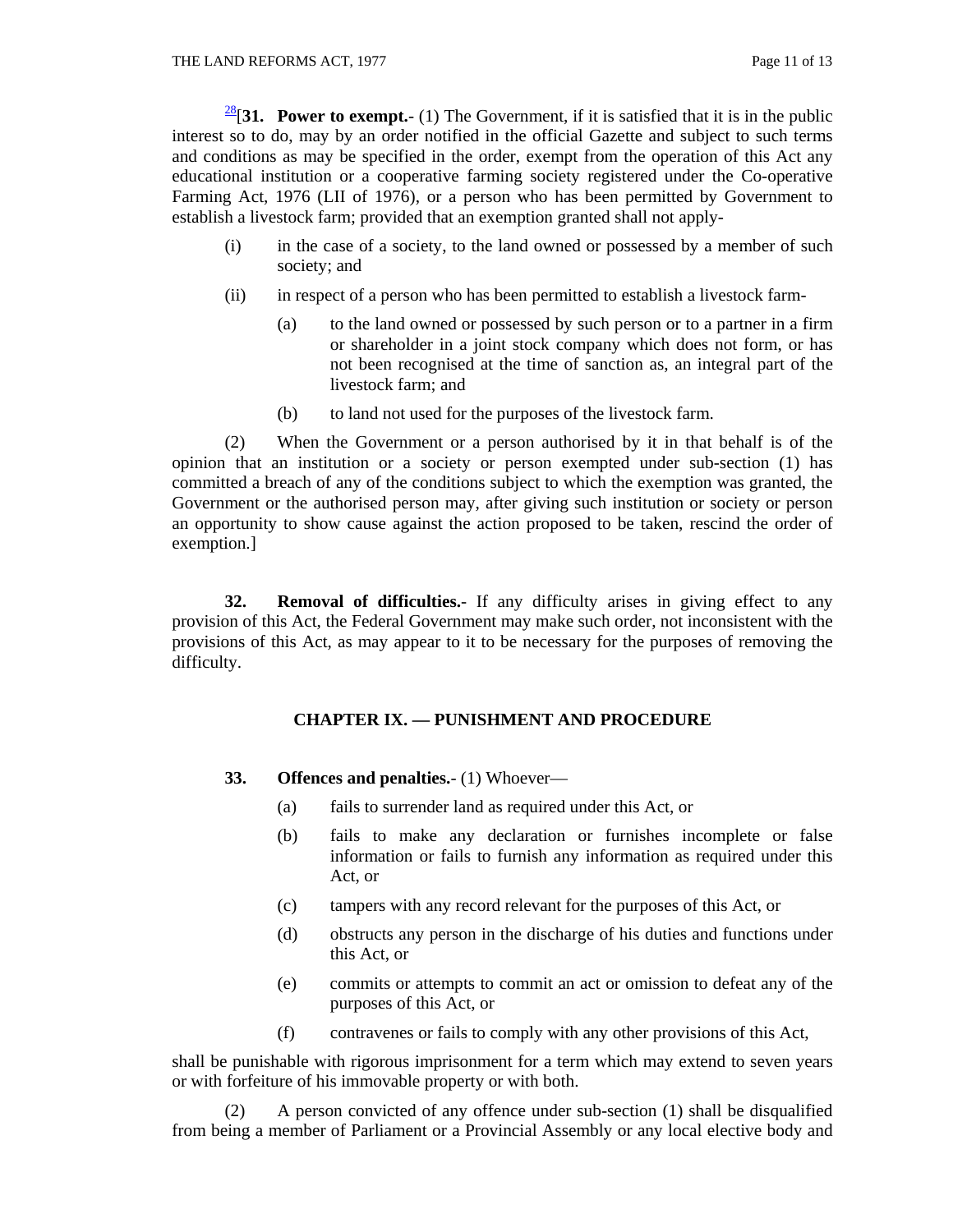from being elected and chosen as such a member for a period of five years from the date of such conviction.

 (3) any person convicted of any offence under sub-section (1) shall be disqualified from being a public servant or from being appointed as such or from holding any other office for which a person guilty of any offence involving moral turpitude is disqualified.

**34. Cognizance of offence.**- No court or tribunal shall take cognizance of an offence under this Act except on a report in writing of the facts constituting such offence, made by a public servant under order or authority of the Federal Government or a Provincial Government.

29[**35. Repeal.**- \*\*\*\*\*\*\*]

\_\_\_\_\_\_\_\_\_\_\_\_\_\_\_\_\_\_\_\_\_\_\_\_\_\_\_\_\_\_\_

 $\overline{a}$ 

 $\frac{6}{5}$  Substituted for the word 'No' by the Land Reforms (Amendment) Ordinance, 1979 (XXXVII of 1979).

15 Added *ibid*.

<sup>&</sup>lt;sup>1</sup> This Act of Parliament received the assent of the President on the  $9<sup>th</sup>$  January, 1977 and was published in the Gazette of Pakistan, Extraordinary, Part I, dated January 9, 1977. The Land Reforms Ordinance, 1977 (II of 1977) made by the President on  $5<sup>th</sup>$  January, 1977 was repealed and replaced by this Act.

 $2/2$  1. Substituted by the Land Reforms (Amendment) Order, 1979 (President's Order No. 16 of 1979).

 <sup>2.</sup> Article 6 of the Land Reforms (Amendment) Order, 1979 provides as under:

 <sup>&</sup>quot;**6. Validation.**- Anything done, action taken or order passed on or after the fifth day of January, 1977, in exercise of any power conferred by or under the Land Reforms Act, 1977 (II of 1977), as amended by this Order, shall be deemed to have been validity done, taken or passed, as if this Order were in force on the day on which such thing, action or order was done, taken or passed."

<sup>3</sup> Substituted *ibid* for semi-colon.

<sup>4</sup> Added *ibid.*

 $5$  By order of the Shariat Appellate Bench of the Supreme Court of Pakistan in Qazalbash Waqf case reported in PLD 1990 SC 99, the whole of sections 3, 4, 5, 6, 7(5), 8, 9, 10 and consequentially the whole of sections 11 to 17 of the Act were held repugnant to the Injunctions of Islam and they ceased to have effect prospectively w.e.f. 23<sup>rd</sup> March, 1990. The interpretation of the relevant provisions of Chapter 3A of the Constitution of the Islamic Republic of Pakistan, 1973 is contained in the judgment of the Supreme Court of Pakistan reported in PLD 1988 SC 287. The effect of self-executory provisions of the Land Reforms law is explained in the judgments of the Supreme Court of Pakistan reported in PLD 1989 SC 550 and PLD 1998 SC 132.

 $\frac{7}{1}$  Footnote 5 explains the position.

 $\frac{8}{5}$  Footnote 5 explains the position.

 $\frac{9}{2}$  Footnote 5 explains the position.

 $\frac{10}{10}$  Footnote 5 explains the position.

 $\frac{11}{11}$  Footnote 5 explains the position.

 $\frac{12}{2}$  Footnote 5 explains the position.

 $\frac{13}{13}$  The words and comma "within four months of the commencement of this Act," omitted by the Land Reforms (Amendment) Order, 1979 (President's Order No. 16 of 1979).

 $\frac{14}{10}$  Substituted *ibid* for the figures, letters, words and comma "30<sup>th</sup> day of June, 1977".